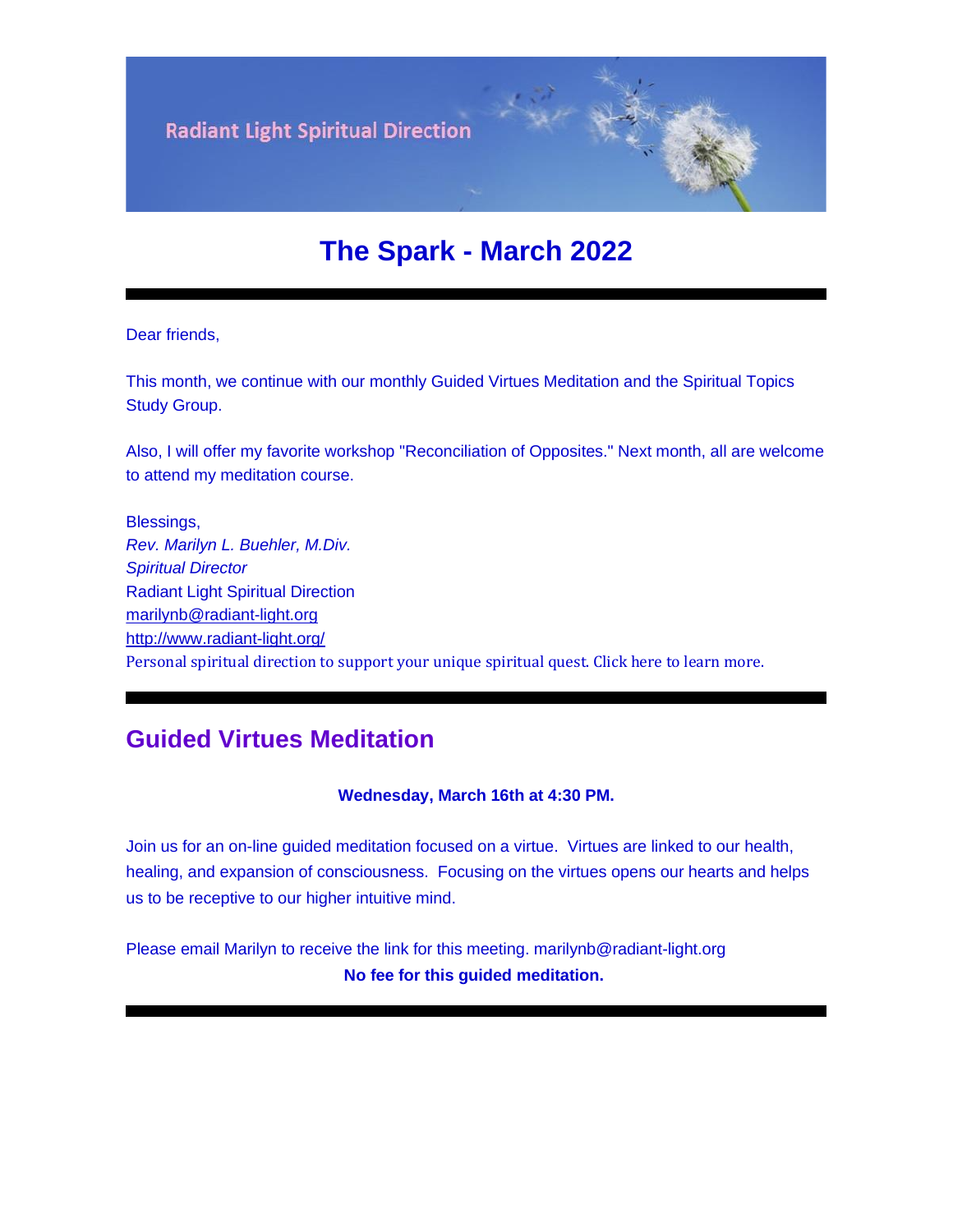## **Spiritual Topics Study Group**

#### **Wednesday, March 23rd at 4:00 to 5:00 PM**

This on-line group will read and discuss various topics of the spiritual quest. We will read from Meher Baba's *[Discourses](https://u18544456.ct.sendgrid.net/ls/click?upn=R-2Bl7NGDLiuME3v4KUDXT9tVzm1-2BNI-2BS3OrYkiYlRu7C2nw-2FGuui8nyc81QLa6BAYRSVt_FiQrYGg1YZElR924caalGEP3AHGeF79ulf5jxC9Fbcd8IfoR4p2-2FW0xZvJaX6Y3z75H0Yw3uGmHJTH3azVPJ5HTXrZ-2Ft5OVM5Vv31JFvUf3sl-2Bt2VvZL3mo9-2FDK3jGCpz02iJXidFJBRlKk-2BS-2B-2FAy1Vv21AzkV4oj3pQVGdW1b-2FxBGs94NnhVsIVRl6HWQvxyB-2BE-2B8hwP3Boc9LCPiAw0D0kvPYRRa1C8L3-2FpE07EUqw2gqerdD4JNU91GzssnxxQNESMDWxFXEOD-2BemjWXq-2FEkme9iTS5x7Bf3DLuP8Aa-2FOubD-2F5hLDboHWehBDbpCJT1aphKXrhRz0V9-2FmCvLvgFz99rP8YDGHpza99vNGkd5CFDqgRJ6vM26IeRhzFMezLltyp-2B0sdm-2B2vtHiAW7jrTtCE7R9lnnUen2MF7kVusOVsHa6K8NJcE8nCLerkoOzoR9kL7wa1iZMeyQNxKcSr0Sz-2FoakfdWnLbpTQKB-2BfHl-2FwIIIUYbcRDW01ifcs-2FpxJUBXg3N-2Fgnz9gIXSkKLj8mthJ6AwNc70HA9sZy9anhLX4KwQUk-2FsnZnmiJcVocXlJTNPnDrN3r8Pk1l4VP8voYOT61drLUOw9V1Zw5lk7Uvz9yE2iN0tYnfuvSbvdZKXj7t-2FLMK7YbHm8cOWtsbkmhbDgXzw37QSbFGpaUCLD8iY1Lfiy-2BuinQEi-2Fa3B-2Faom1LV1U1DEP1t-2BTJU31GbUaxalMPhvzFMB5Ojdp5W-2Fz7xv6YjKX-2BzTmat3z-2Fcz6PaNrXvY8ln5xFcT-2BuVV4VIft2G6Imgm1NjbYvK5El9DzisvjtLgWWVD9mkwAInm49uvhD8Dmi-2FNEUV4R9d-2BX0uSLw-3D-3D)*. I will share the pages on the screen, so you do not need a copy of the book. Each month, the group can choose a topic of interest to read and discuss.

The *[Discourse](https://u18544456.ct.sendgrid.net/ls/click?upn=R-2Bl7NGDLiuME3v4KUDXT9tVzm1-2BNI-2BS3OrYkiYlRu7C2nw-2FGuui8nyc81QLa6BAYZ1Ys_FiQrYGg1YZElR924caalGEP3AHGeF79ulf5jxC9Fbcd8IfoR4p2-2FW0xZvJaX6Y3z75H0Yw3uGmHJTH3azVPJ5HTXrZ-2Ft5OVM5Vv31JFvUf3sl-2Bt2VvZL3mo9-2FDK3jGCpz02iJXidFJBRlKk-2BS-2B-2FAy1Vv21AzkV4oj3pQVGdW1b-2FxBGs94NnhVsIVRl6HWQvxyB-2BE-2B8hwP3Boc9LCPiAw0D0kvPYRRa1C8L3-2FpE07EUqw2gqerdD4JNU91GzssnxxQNESMDWxFXEOD-2BemjWXq-2FEkme9iTS5x7Bf3DLuP8Aa-2FOubD-2F5hLDboHWehBDbpCJT1aphKXrhRz0V9-2FmCvLvgFz99rP8YDGHpza99vNGkd5CFDqgRJ6vM26IeRhzFMezLltyp-2B0sdm-2B2vtHiAW7jrTtCE7R9lnnUen2MF7kVusOVsHa6K8NJcE8nCLerkoOzoR9kL7wa1iZMeyQNxKcSr0Sz-2FoakfdWnLbpTQKB-2BfHl-2FwIIIUYbcRDW01ifcs-2FpxJUBXg3N-2Fgnz9gIXSkKLj8mthJ6AwNc70HA9sZy9anhLX4KwQUk-2FsnZnmiJcVocXlJTNPnDrN3r8Pk1l4VP8voYOT61drLUOw9V1Zw5lk7Uvz9yE2iN0tYnfuvSbvdZKXj7t-2FLMK7YbHm8cOWtsbkmhbDgXzw37QSbFGpaUCLD8iY1Lfiy-2BuinQEi-2Fa3B-2Faom6p3LalyQGRkXAqX6MWrTnhMZjqQmATt04ywJgK-2BzYwiAQmxyIX92Kylgf4DDDgaHwxLdOSxL6f7RGzGXxClRVnOpXKqCz6YP5AtKN4PPrYMISCAY0RdNwQqYxPmUEuYe74gCyWpECVKMhMvxmcuQrg-3D-3D)*s covers many subjects, both practical and highly esoteric. Chapters go into the human search for the Truth and God, spiritual advancement, and the spiritual path.

Please email Marilyn to receive the Zoom link for this meeting. [marilynb@radiant-light.org](mailto:marilynb@radiant-light.org) **No fee for this study group.**

# **Reconciliation of Opposites**

**Clearing the Shadow and Transcending Duality**

**Wednesday, March 9th - 1:30 to 4:30 pm.**

*Sliding scale: \$80 - \$120*



Do you sometimes feel stuck, or find yourself in the same situation over and over again? This workshop presents practical and liberating techniques to uncover and release the unconscious emotions and beliefs that may draw these situations to you.

I feel this is the best workshop I offer! Gain profound esoteric insights into the nature of your ego. You will never be the same once you experience these powerful, yet simple ways of viewing your motivations. Everyone who takes this class finds it to be very profound, as well as practical. We could call this "spiritual Spring cleaning"!

In a world torn apart by polarization, the course offers hope for a way of unity amidst diversity. This class is based on *[The Marriage of Spirit: Enlightened Living in Today's World](https://u18544456.ct.sendgrid.net/ls/click?upn=R-2Bl7NGDLiuME3v4KUDXT9s8V8aHwtcrfP-2FedTAKJSqNJbqcPGInuCiSPWrHPcugg0YWSMuCXwNtuckYMI-2F-2F0FA-3D-3DtFJ2_FiQrYGg1YZElR924caalGEP3AHGeF79ulf5jxC9Fbcd8IfoR4p2-2FW0xZvJaX6Y3z75H0Yw3uGmHJTH3azVPJ5HTXrZ-2Ft5OVM5Vv31JFvUf3sl-2Bt2VvZL3mo9-2FDK3jGCpz02iJXidFJBRlKk-2BS-2B-2FAy1Vv21AzkV4oj3pQVGdW1b-2FxBGs94NnhVsIVRl6HWQvxyB-2BE-2B8hwP3Boc9LCPiAw0D0kvPYRRa1C8L3-2FpE07EUqw2gqerdD4JNU91GzssnxxQNESMDWxFXEOD-2BemjWXq-2FEkme9iTS5x7Bf3DLuP8Aa-2FOubD-2F5hLDboHWehBDbpCJT1aphKXrhRz0V9-2FmCvLvgFz99rP8YDGHpza99vNGkd5CFDqgRJ6vM26IeRhzFMezLltyp-2B0sdm-2B2vtHiAW7jrTtCE7R9lnnUen2MF7kVusOVsHa6K8NJcE8nCLerkoOzoR9kL7wa1iZMeyQNxKcSr0Sz-2FoakfdWnLbpTQKB-2BfHl-2FwIIIUYbcRDW01ifcs-2FpxJUBXg3N-2Fgnz9gIXSkKLj8mthJ6AwNc70HA9sZy9anhLX4KwQUk-2FsnZnmiJcVocXlJTNPnDrN3r8Pk1l4VP8voYOT61drLUOw9V1Zw5lk7Uvz9yE2iN0tYnfuvSbvdZKXj7t-2FLMK7YbHm8cOWtsbkmhbDgXzw37QSbFGpaUCLD8iY1Lfiy-2BuinQEi-2Fa3B-2FaomLujT-2Ff6JlMwn4LqQ1N-2BY4Aj1XK5jWanxnZ3NQPp8bPnD0qZaEB6jn3-2F8-2Fgxfm5qnVyzWj3xMKKMbKqobZKcbYIfjbZaM6Cv7W2T0wf7K9fmFZLk0En5W8Gv5MS8xMTYelHh6oxO6FN3z7QdFi7t3yA-3D-3D)* by Leslie Temple-Thurston. There is als[o an article on my website](https://u18544456.ct.sendgrid.net/ls/click?upn=YO6TcuTs2Xz6NlJVKcEQZiklIDFGo-2FRGaP7ZnccBbQDYdYqTAKjqnlrg7XfwV9dilZhYjrJGmzeVF0Pw5EcHvoAO6mlu8f0cIr-2FBN-2FTd11k677NqgpjM34Ae7XjV1sfVCAp8_FiQrYGg1YZElR924caalGEP3AHGeF79ulf5jxC9Fbcd8IfoR4p2-2FW0xZvJaX6Y3z75H0Yw3uGmHJTH3azVPJ5HTXrZ-2Ft5OVM5Vv31JFvUf3sl-2Bt2VvZL3mo9-2FDK3jGCpz02iJXidFJBRlKk-2BS-2B-2FAy1Vv21AzkV4oj3pQVGdW1b-2FxBGs94NnhVsIVRl6HWQvxyB-2BE-2B8hwP3Boc9LCPiAw0D0kvPYRRa1C8L3-2FpE07EUqw2gqerdD4JNU91GzssnxxQNESMDWxFXEOD-2BemjWXq-2FEkme9iTS5x7Bf3DLuP8Aa-2FOubD-2F5hLDboHWehBDbpCJT1aphKXrhRz0V9-2FmCvLvgFz99rP8YDGHpza99vNGkd5CFDqgRJ6vM26IeRhzFMezLltyp-2B0sdm-2B2vtHiAW7jrTtCE7R9lnnUen2MF7kVusOVsHa6K8NJcE8nCLerkoOzoR9kL7wa1iZMeyQNxKcSr0Sz-2FoakfdWnLbpTQKB-2BfHl-2FwIIIUYbcRDW01ifcs-2FpxJUBXg3N-2Fgnz9gIXSkKLj8mthJ6AwNc70HA9sZy9anhLX4KwQUk-2FsnZnmiJcVocXlJTNPnDrN3r8Pk1l4VP8voYOT61drLUOw9V1Zw5lk7Uvz9yE2iN0tYnfuvSbvdZKXj7t-2FLMK7YbHm8cOWtsbkmhbDgXzw37QSbFGpaUCLD8iY1Lfiy-2BuinQEi-2Fa3B-2Faoms9gbIrdjjk0fzKSmV8T7pomvlQ-2BL8hxoRW1w85ZFcBsocAb8AwLROSrQlRdBEgl-2F-2BifxwhQAMLzktQz6f19oPoTlE6yqUlsZaki4oYt6WsKhIf3HjtXn9-2BGP45NTRqE7dq3lIJHbbssHHgagUrtMqA-3D-3D) in which I summarize the techniques.

If you are interested in this 3-hour workshop or personal instruction by Zoom, contact Marilyn.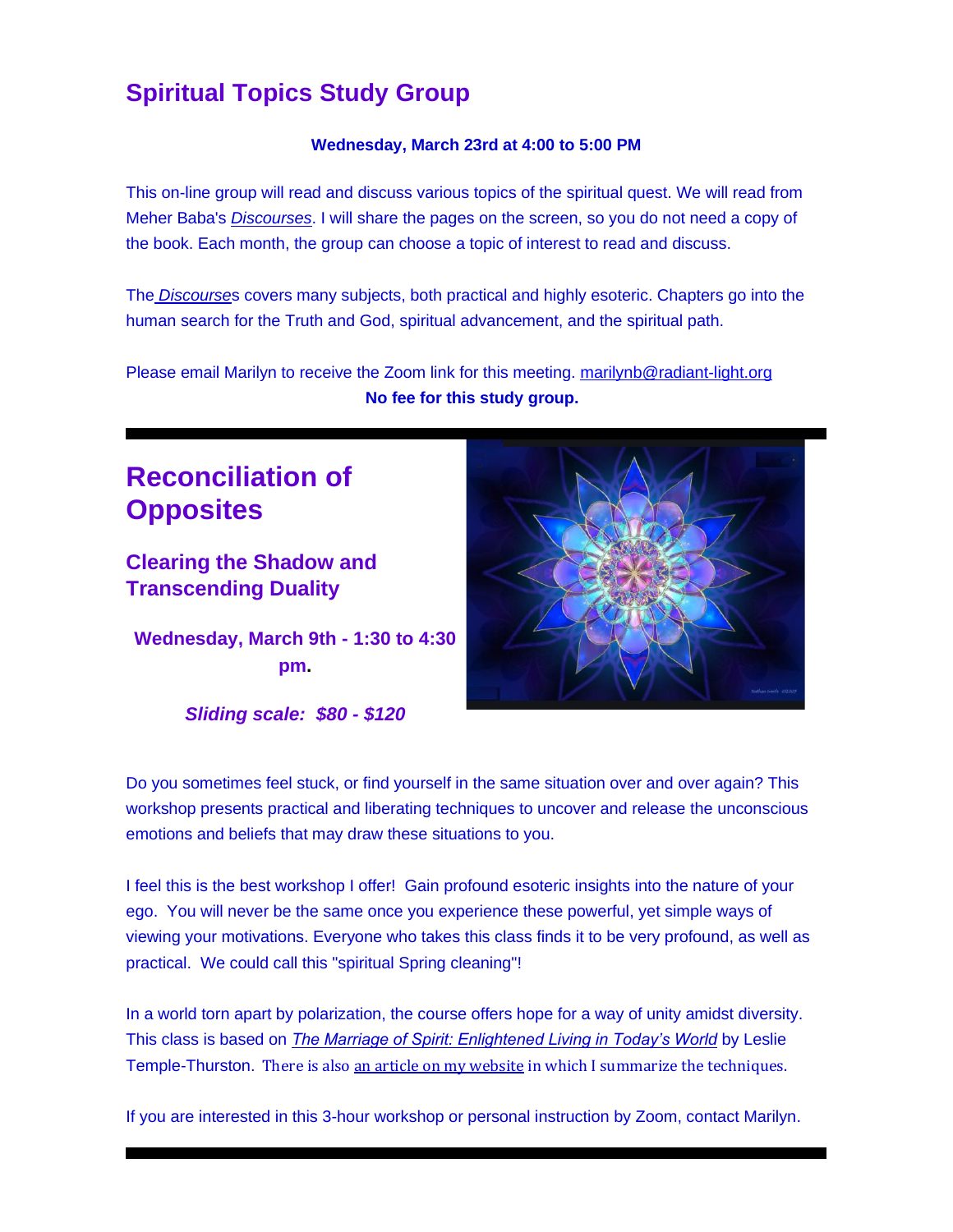

# **Meditation: Turning Within**

**Tips for Your Meditation Practice**

**Wednesday, April 27th at 2:00 to 4:00 pm**

**Sliding scale: \$50 - \$80**

A daily practice of meditation and contemplation cultivates Self-awareness, inner peace and contentment. It also improves your ability to focus on what's happening in the present, without being so distracted about what has happened in the past, or what will happen in the future. People who meditate find they are calmer and better able to focus.

Marilyn has been practicing meditation since 1971, and teaching meditation since 1976. She has studied and practiced a variety of meditation and contemplative techniques. She shares from her personal experience of this lifetime of spiritual exploration and Self-discovery.

A two-hour session for both beginners and experienced meditators. Explore of several methods of "passive" meditation, in order to learn to relax and regenerate your energy and learn simple guidelines for establishing a daily meditation practice.

You will be empowered to discover a daily, personal practice that you enjoy!

Please contact Marilyn if you would like attend this course.

## **Ponder This**

Art will unify all humanity. Art is one—indivisible. Art has its many branches, yet all are one. Art is the manifestation of the coming synthesis; art is for all. Everyone will enjoy true art. The gates of the 'sacred source' must be wide open for everybody and the light of art will influence numerous hearts with a new love. At first this feeling will be unconscious but after all it will purify human consciousness, and how many young hearts are searching for something real and beautiful! So give it to them. Bring art to the people—where it belongs. We should have not only museums, theatres, universities, public libraries, railway stations and hospitals but even prisons decorated and beautified. Then we shall have no more prisons.

> —Nicholas Roerich, *Beautiful Unity* <https://www.theculturium.com/nicholas-roerich-beautiful-unity/>